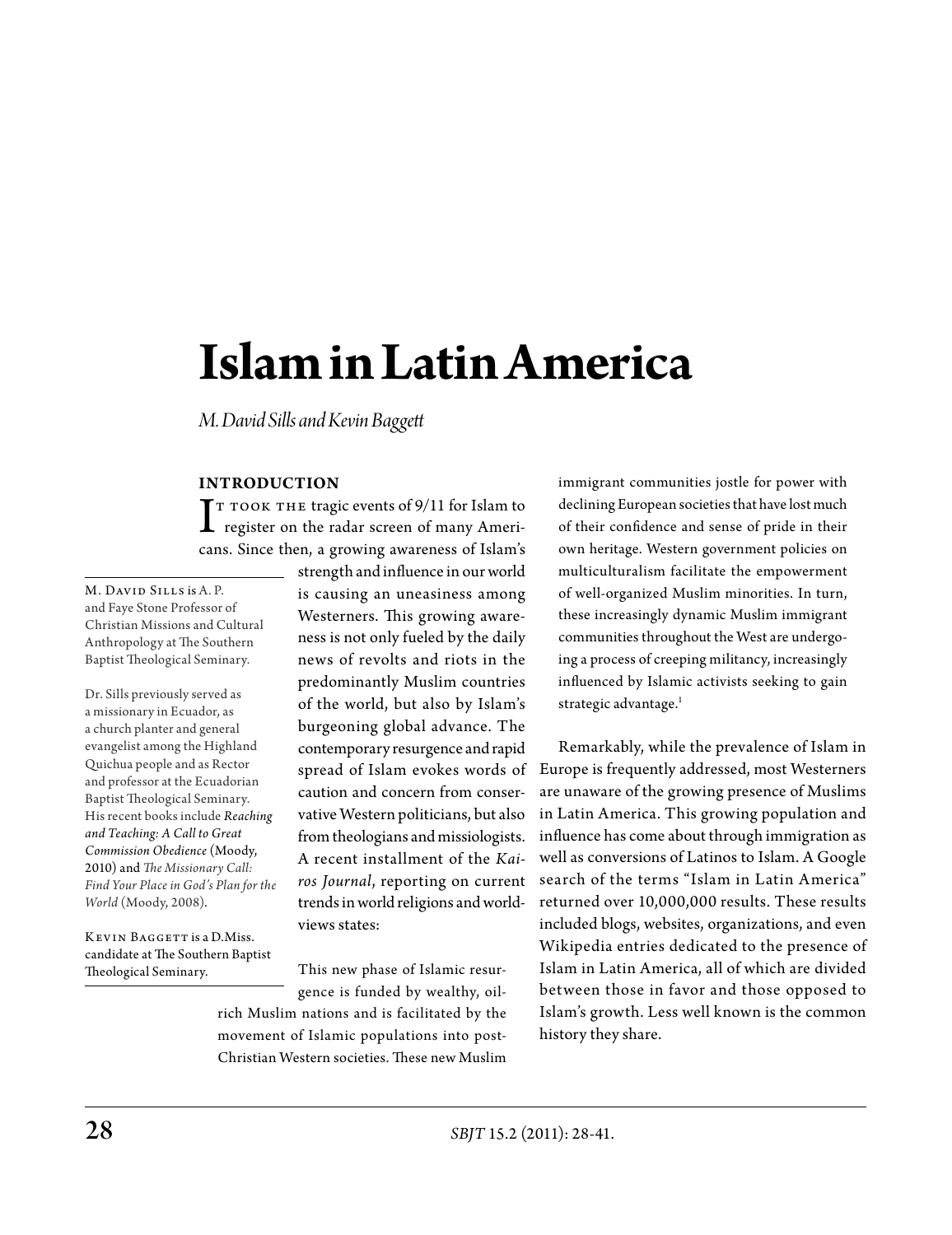# **Muslims and Latin Americans**

The close proximity of Spaniards and Moors in the Iberian Peninsula for almost 800 years (A.D. 711-1492) resulted in many cultural, linguistic, worldview commonalities, and even a shared ancestry in some cases through physical relations, forced and otherwise. The U.S. has an increasing *A.D. 630-1258*  interest in and curiosity about Islam, nervously noting Muslim arrivals at U.S. airports. Yet, many fail to realize that Muslims have found a home in the countries of our southern neighbors in Latin America. What is the origin of the interface of the Muslim world and Latin America? What evangelistic and missiological strategies and methodologies are suggested by this reality? And what are the missiological implications for engaging the U.S., Latin America, and the world of Islam? To understand the current reality, one must be aware of the origins of Islam and how it came to Latin America.

# **Islam: From the Ar abian Peninsula to the American Present**

In the early seventh century, Muhammad's claims of divine revelation formed Islam. From this isolated beginning, one of evangelical misa regional faith to a global movement. As Islam matured, several distinct branches developed. The major branches are well-known, such as the Sunni, Shi'ia, and Sufi. Others are lesser known but still find their roots in Islam, such as the Druze, Alawi, and Ismaeli. Folk Islam appeared when tribal groups fused traditional animistic beliefs with Islamic traditions. Radical Islam and groups such as the Nation of Islam further complicate the task of the evangelical world's attempt to understand this world religion.

# *Historical Spread of Islam*

Islam has historically spread in two distinct and deliberate ways: peacefully and forcefully. J. Dudley Woodberry emphasizes the importance of distinguishing between either the military

or political rule of Islam and spiritual conversion to Islam.2 Woodberry writes, "The adoption of Islam ranged from total conversion, to allegiance for expediency because of its advantages, to forced submission."3

Islam was not born in religious isolation. Christianity, Judaism, and Zoroastrianism were all present in Mecca—among Muhammad's own polytheistic tribe—when he began proclaiming his revelations from Allah. These revelations subsequently formed the Quran. The monotheistic teachings of Muhammad and his subsequent persecution led him to move with his followers outside of Mecca to Yathrib, later named Medina. In Medina, the number of followers of Muhammad grew through spiritual conversion and the political submission of fellow tribal groups. Two key events happened within the initial few years of Islam's existence. In 630, with little resistance, Muhammad subdued the people of Mecca and integrated the Meccan tribes into his followers. Later, after Muhammad's death in 632, his followers were left to develop a new Islamic leadership structure.<sup>4</sup>

sion's most daunting challenges has grown from leader, chosen in the new structure. A dissenting Abu Bakr became the first caliph, or Muslim group claimed Ali ibn Abu Talib, a blood relative of Muhammad as well as Muhammad's son-in-law, to be the rightful leader of Islam. This group eventually formed the Shi'a division of Islam. Abu Bakr not only sustained Islam by compiling primary accounts of the teachings of Muhammad, but he also used military force to expand Muslim territory to the north and south. Abu Bakr's two-year reign ended with his death in 634.<sup>5</sup>

> Umar ibn al Khattab succeeded Abu Bakr and reigned for ten years. Umar called himself the "Commander of the Faithful." He further expanded the borders of Islam through the use of military force. Umar, selected by Abu Bakr on his deathbed, also changed the procedure for selecting a new caliph by entrusting the transfer of power to a "selection committee."6 The commit-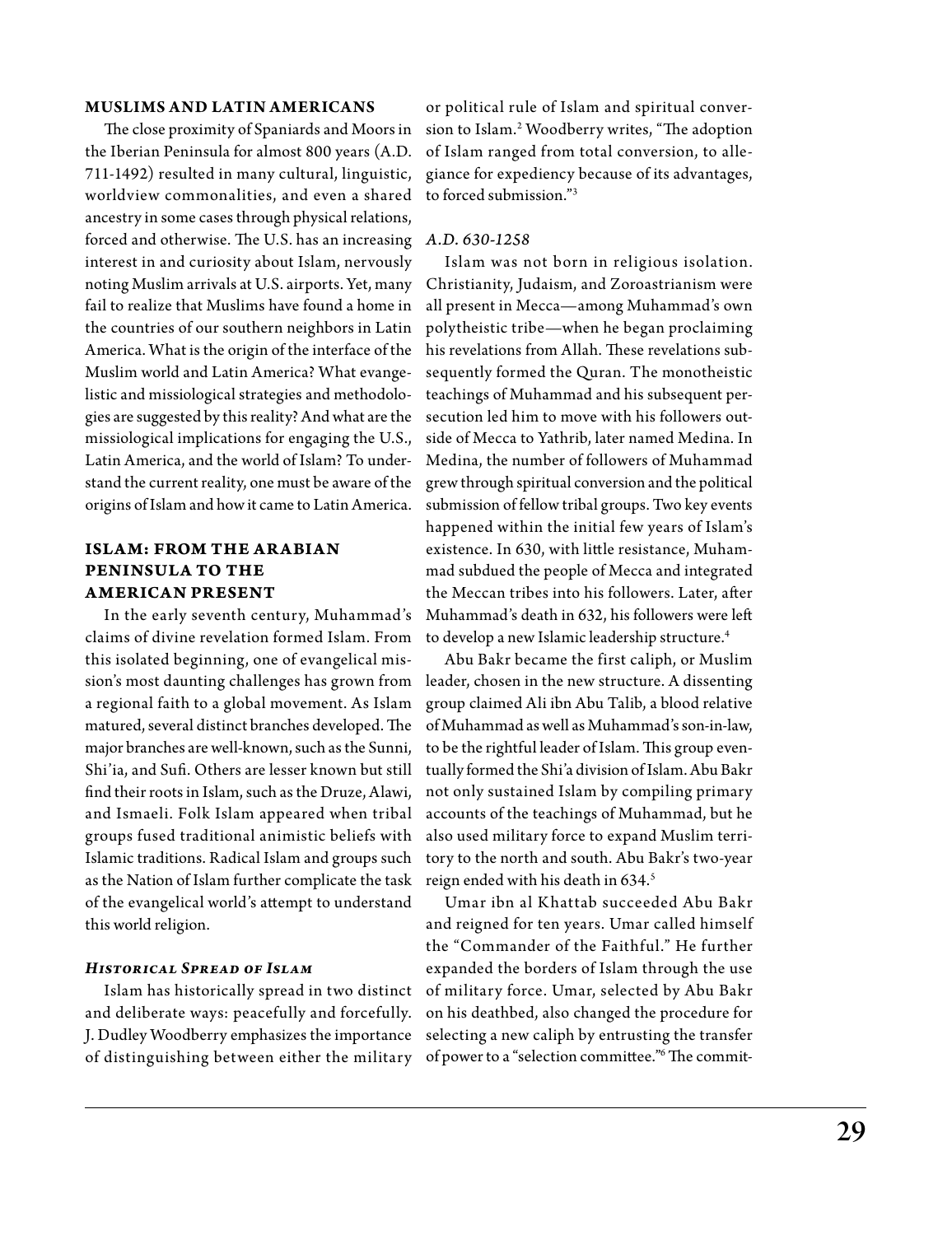tee chose Uthman ibn Affan to be the next caliph. Uthman reigned from 644-656 and continued the trend of conquering territory by force. Donner describes the conquered territory: "By the mid-650s the Believers ruling from Medina had loose control over a vast area stretching from Yemen to Armenia and from Egypt to eastern Iran."7

Uthman died in a rebellion caused by his appointment of his nephew, Mu'awiya, as governor of Syria. Ali ibn Abu Talib was chosen as the fourth caliph. Ali was passed over in each of the previous three successions of power, despite his familial tie to Muhammad. Following two civil wars over the rightful caliph, the followers of Islam were essentially left with Ali and Mu'awiya. The Shi'a and Sunni orders of Islam were formed from the followers of these two men.8 After the death of Ali and Mu'awiya, followers of Islam "embraced their identity as Muslims—that is, as a monotheist confession following the teachings of Muhammad and the Quran."9 The years between 700 and 950 represented "an age of political and communal expansion, great institutional and cultural development, and economic grow th."10 Shari 'ah law was developed, and Muslim territory continued to expand including North Africa, Spain, Syria, Persia, and even "black Africa."11

By the eleventh century, the caliphs's power was eventually limited to religious authority as political and military power was siphoned away by regional camps. The Sufis, Ismaelis, and Druzes developed during this time.<sup>12</sup> By the twelfth century, Ghana and Mali contained Muslim communities as well.<sup>13</sup> The official caliphate era ultimately ended when the Mongol dynasty entered Muslim territory by force in 1258.

# *A.D. 1258-1453*

The Mongol dynasty of Genghis Khan stormed into Muslim-held territory in 1258. Led by Genghis's grandson, the Mongols gained control of significant portions of Iran and Iraq before stalling in Syria. Future Muslim leaders were,

therefore, influenced by Mongol culture. Leaders began claiming descent from Genghis Khan and believed the ruler could form law, introducing the "notion of the ruler's decree as law."<sup>14</sup> The strength of Islam was also proven during Mongol rule as the religious beliefs and culture of Islam persevered in spite of foreign control.

Beginning in 1095, Muslim nations also defended themselves against the Christian Crusaders. The Crusades ended in 1453 when Turkish Muslims claimed Istanbul, where the Ottoman Empire's headquarters were established.

### *A.D. 1454-1879*

Despite opposition, Islam continued to spread. The Mamluks, who had turned back the advancing Mongols in France, gained power and ruled Egypt until 1517. Several Muslim sultans regained power, and the Muslim world "extended from Africa to Southeast Asia, from Timbuktu to Mindanao, as Islam penetrated Africa, Central and Southeast Asia, and Eastern Europe."15 In their sketch of the history of Islam, Peter Riddell and Peter Cotterell describe Islam's spread during the Ottoman Empire:

The issue of conversion is key. Before the Turkish migrations into Asia Minor, the vast majority of the population was Christian. By the fifteenth century, over 90 percent of the population was Muslim. Lapidus comments that "some of this change was due to immigration of a large Muslim population, but in great part it was due to the conversion of Christians to Islam."16

While the Ottoman Empire was the most notable, it was not the only significant Muslim empire established prior to the twentieth century. The Persian Empire was primarily Shi'a, located in present-day Iran, and ruled from 1501-1722. The Mughal Empire was another significant Muslim empire, and its seat was Delhi, India. The Mughals reigned in India until Britain colonized the territory. Islam was also propagated through Indian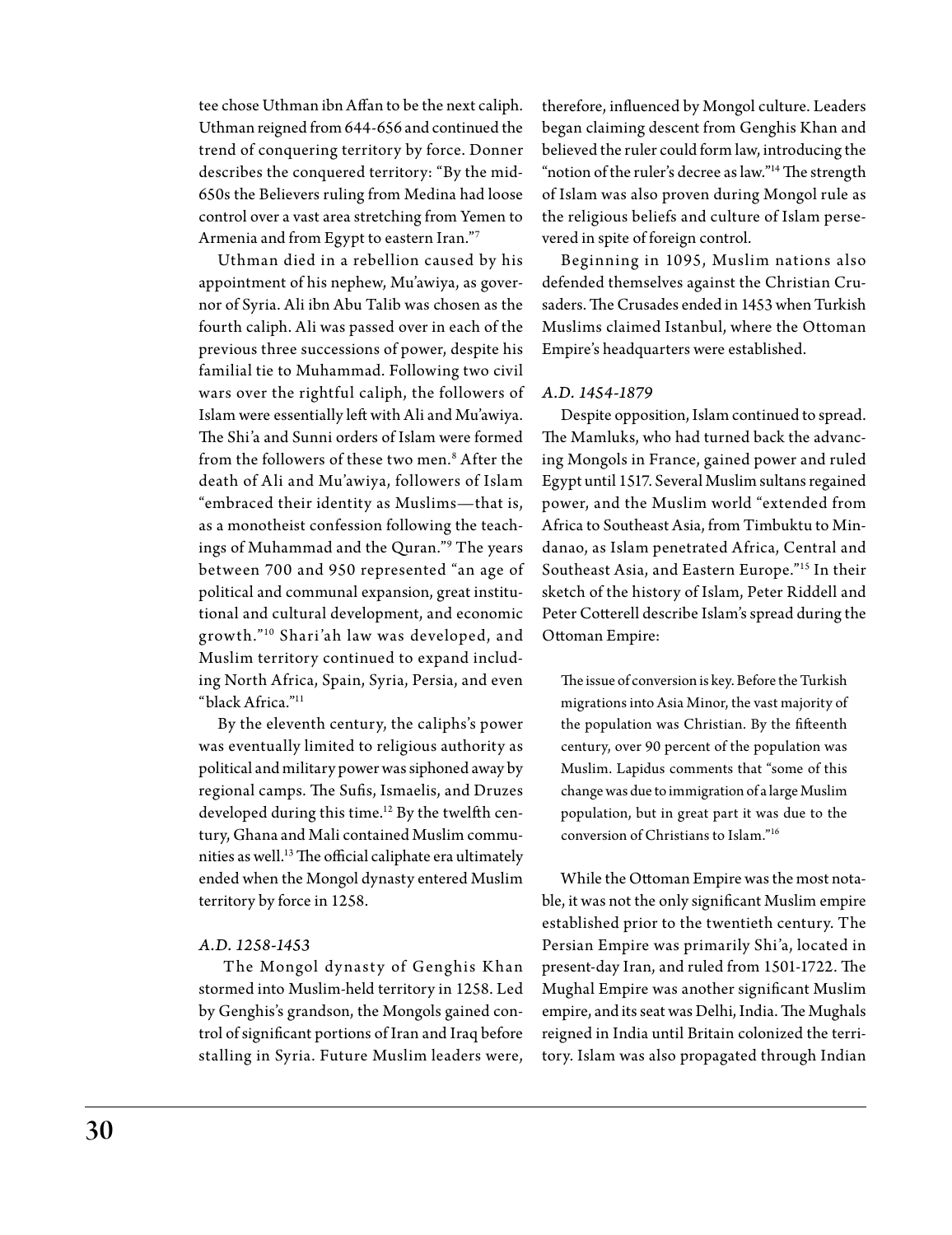trade routes to Southeast Asia until the British gained control.<sup>17</sup>

### *A.D. 1880-1905*

The time period of 1880-1905 is called the time of New Imperialism. The Industrial Age changed the landscape of global power. Much of the Muslim world fell under the control of the industrial West. Many viewed the declining Ottoman Empire as equal to Western rulers. Muslims felt the loss of power was a result of spiritual negligence, so they began to rid themselves of foreign powers and desired a return to Islamic traditions.<sup>18</sup>

# *A.D. 1906-1948*

World War I ended in 1918, with the Ottoman Empire being divided between its conquerors, the French and the British. European leaders divided up the Arab world into different countries and appointed leaders over certain territories. World War II quickly followed. By the conclusion of the Second World War in 1946, most of the Arab world was independent; but the world would soon change. In 1947, the United Nations approved the division of Palestine into two separate states. A year later the State of Israel was formed. The existence of Israel in Palestine is still viewed as foreign occupation by many in the Muslim world.<sup>19</sup>

# *A.D. 1949-Present*

Since the end of World War II, the Muslim world has not used traditional military force to broaden its territory. However, it has been through the prolific violent revolutions and terrorism of jihadists that the attention of the Western world has turned in an effort to understand Islam. As it does, a key challenge is to understand its spread, influence, and ideology while recognizing the distinctions between culture, religion, and splinter groups. As we in the West seek to understand Islam better, Islamic advancement continues through immigration, religious conversion, and social, political, and economic influence.

#### *Reasons for Islamic Resiliency*

An outsider may look at Islam and wonder how it has survived so many occupations, wars, and periods of foreign rule. The reason is that Islam is more than an empire or a religion. Islam is a culture that does not compartmentalize the varying areas of life, society, or religion. A Muslim's allegiance is to Allah *and* Shar'iah law. The ultimate goal of Islam is a Muslim world, and the means for achieving such a world are not limited to either spiritual influence or military conquest. Religious conversion, democratic takeover, peaceful submission to Muslim influence, and a forceful jihad are all seen as means to achieve a Muslim world by various Muslims. Muslims "do not envision two civilizations living in harmony, but one, Islam gaining world domination."20

# *Introduction of Islam in Latin America*

Three waves of Muslim immigration have landed on the shores of Latin America. Muslim scholars believe the first wave of Muslim immigration arrived in the Americas in the sixteenth century with Spanish and Portuguese armies. The Muslims were required to claim Catholicism as their religion, but many secretly remained faithful to Islam. Those who remained faithful were referred to as Moriscos. Researchers believe this initial wave of Muslim immigration was eradicated during the Catholic Inquisition when the Moriscos were burned at the stake for apostasy.<sup>21</sup>

The second wave of Muslim immigration originated in Africa. Africans were brought to the New World as slaves. As the New World "imported" workers, it also imported a new religion: Islam. In 1758, Muslims led an armed revolt in Haiti. Less than a century later, African Muslims in Brazil formed a short-lived Muslim state in 1830.<sup>22</sup>

Around 1830, a third wave of Muslim immigration began to arrive in the Americas from Asia. Originally, these devoted adherents of Islam arrived as indentured servants. But by the end of the century, Syrian and Lebanese followers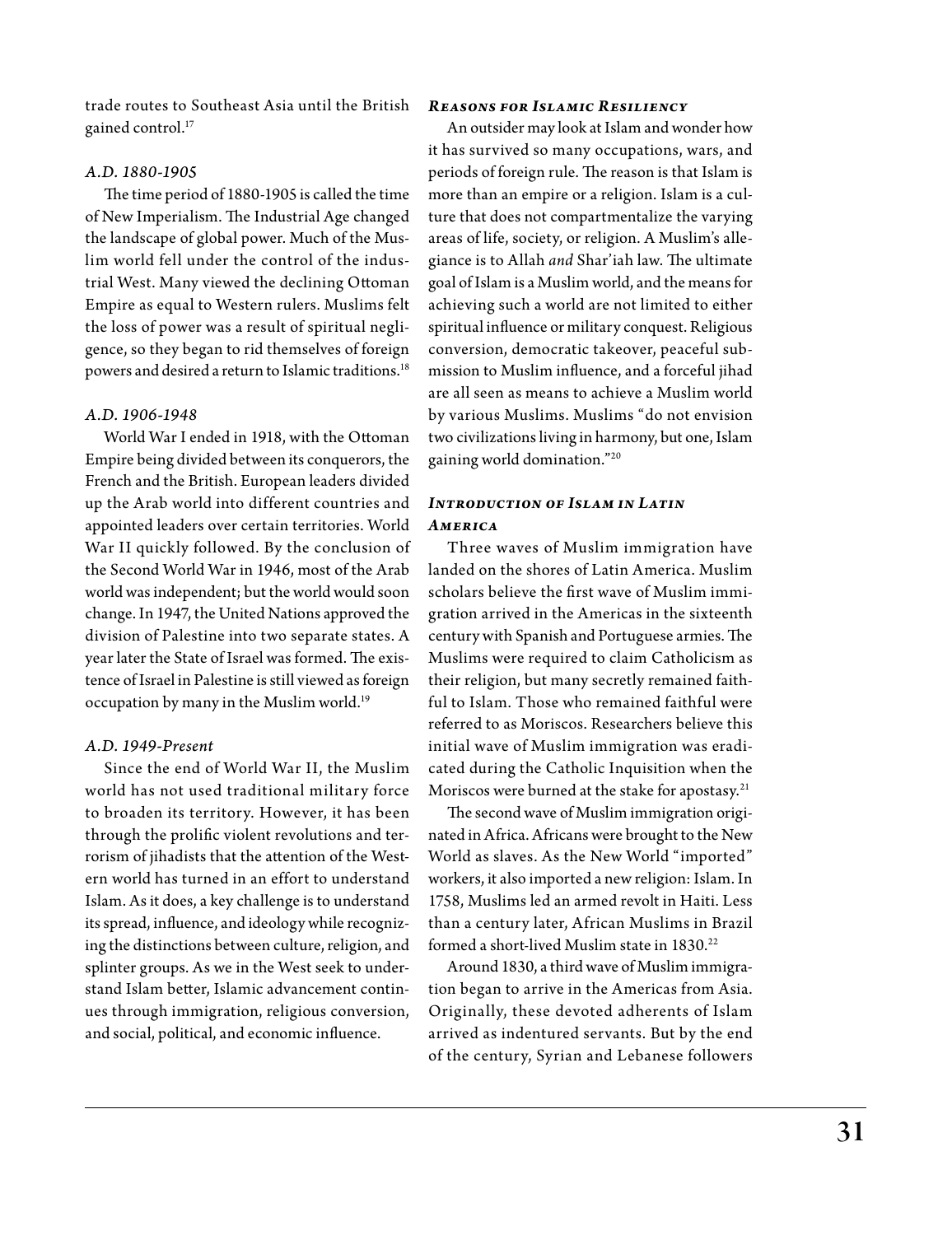of Islam were arriving as legal immigrants. The immigration from Greater Syria to Latin America lasted from 1880 to 1955.<sup>23</sup> Most immigrants from Syria, Lebanon, and Palestine settled in urban areas such as Buenos Aires, Sao Paulo, Rio de Janeiro, and Santiago de Chile.

# **Contemporary Expansion of Islam**

# *Global Spread of Islam*

The increasing numbers of Muslim immigrants to Europe, Canada, and the U.S. has caught the attention of the Western world. Additionally, Muslim birthrates are dwarfing those of Europeans and Americans. While some scholars try to calm the fears of Westerners about the possibility of terrorism, the impact of never before seen Islamic immigration rates is changing the landscape of the Western world.<sup>24</sup> Once immigration connections are formed, the rate of immigration usually increases exponentially, and the host country can do little to slow immigration flow.25

### *Spread of Islam in Latin America*

While Europe and the U.S. have seen significant Muslim immigration in recent years, Latin America has not previously experienced such surges. Jack Goldstone points to the aging populations in Europe, Canada, and the U.S. in contrast to the more youthful populations in Africa, the Middle East, Southeast Asia, and Latin America as an explanation for the former being preferred immigration destinations. In addition, Latin America has a much younger generation of citizens in the job market but fewer opportunities than those in Europe, Canada, and the U.S.<sup>26</sup>

In spite of fewer job opportunities, new waves of Muslim immigrants are arriving in Latin America today, mainly from West Africa. African refugees illegally board ships bound for Argentina and Brazil, unaware of the ship's destination. While the number of African immigrants to Latin America is less than similar movements have been to Europe, the numbers are still significant. These

immigrants flee civil war and poverty in hopes of a better life, and they ultimately find strict immigration regulations in European countries less inviting than those in Latin America. Currently, Brazil's largest refugee population is African. At the turn of the twenty-first century, seeing an African on the street in Buenos Aires was rare, and less than fifty Africans existed in the country. But in 2009, the number of African immigrants in Argentina increased to over 3,000 as they traveled from Senegal, Egypt, Nigeria, and Ghana. Brazil has experienced additional immigration from Angola, Congo, and Gambia.<sup>27</sup> Growth in these populations in Argentina has been so substantial that the most recent Argentine census made counting African immigrants a priority.28

As the missionary considers the status of Islam in Latin America, he should beware of some common misconceptions. First, all Arab immigration is not Muslim immigration. The largest population of Palestinians outside of the Middle East is in Santiago de Chile, but the vast majority of these Arabs are not Muslims.29 Second, all Muslim immigrants are not Arabs. For instance, many Muslim immigrants to the U.S. are from countries such as Bosnia, Herzegovina, and Indonesia. With the status of Muslim immigration to Latin America as well as these misconceptions in mind, an exploration of key sociopolitical factors and trends will help to understand the missiological implications of Islam's place in Latin America.

# **Sociopolitical Factors and Trends**

# *Cultural and Worldview Connections*

In *The Cultural Imperative: Global Trends in the 21st Century*, R ichard D. Lewis compares various global cultures and categorizes each culture as linear-active, multi-active, or reactive. He describes the degree to which each of these cultures corresponds to the respective cultural category. Lewis identifies Latin American, African, and Arab as three of the most representative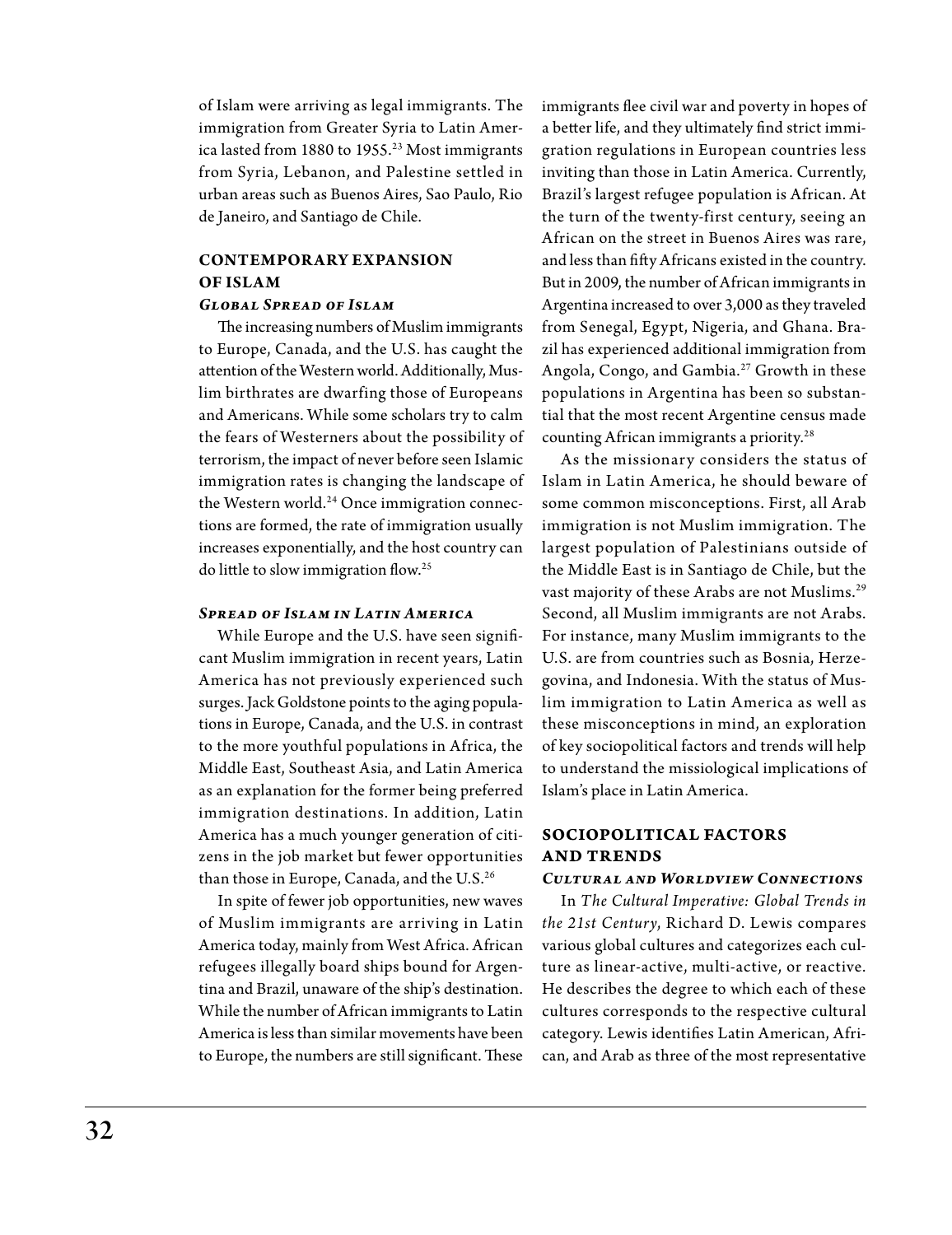cultures in the multi-active category and demonstrates their similarities.<sup>30</sup>

Lewis describes multi-active cultures as "emotional, loquacious and impulsive people; they attach great importance to family, feelings, relationships and people in general."31 Lewis notes common qualities such as a dislike for schedules, the importance of relationships both socially and professionally, and a preference for a strong leader.32 When one puts aside religion, the culture of Latin America and the Muslim world are very similar.

Another similarity between these cultures is a mutual dislike for the U.S. In a Pew Research Center global poll, the seven countries whose respondents articulated the least favorable view *Economics* of the U.S. were Turkey, Pakistan, Egypt, Jordan, Argentina, Lebanon, and Mexico. Of those, Mexico had the highest favorable impression, with 56% of those polled viewing the U.S. favorably. Turkey, Pakistan, and Egypt had the least favorable opinions, with only 17% of each viewing the U.S. favorably. Argentina was the Latin American culture most likely to have an unfavorable attitude toward the U.S.<sup>33</sup>

The significance of gender within Muslim culture is also well documented. Are the challenges facing Latin American women similar to those of Muslim women? Inter-American Dialogue recently analyzed the Gallup Latin American Women Leadership Study. The study observed that in many circumstances, women in Latin America had fewer opportunities than men. The analysis also considered presidential victories by female candidates in places like Chile and Argentina.34 The simple fact that discussions concerning opportunities for women are taking place demonstrates a general contrast between Latin America and the Muslim world.

Muslim women. Would women in Latin America embrace strict regulations on dress and male leadership as taught in the Quran? One Gallup poll asked Muslim women what they admired least Latin America with its wealth?

about the West.<sup>35</sup> The women listed moral decay, promiscuity, and pornography.36 Is the general liberality of Latin America conducive to a religion that will demand a strict cultural change? Will Islam be willing to compromise its spiritual law to proselytize?

The question observers of Islam in Latin America are trying to answer is whether Muslims are trying to win individual religious converts or if Islam is working toward the Islamization of Latin America as a whole. Does Islam want to propagate itself in the lives of Latin Americans or simply control Latin America legally, politically, and economically?

Much has been written about the oppression of link between these economic regions. Chavez has Besides cultural similarity, a mutual dislike for the U.S., and a history of Muslim immigration, why would Latin American countries unite with the Muslim world? The answer is as simple as it is obvious—money. Venezuelan president Hugo Chavez has made at least nine visits to Tehran, Iran, during his presidency, and Venezuela is an observing member of the Arab League.37 Peruvian President Alan Garcia describes the growing alliances between the Muslim world and Latin America: "This is an unprecedented step toward joining our two cultures, our two worlds, until now, we have always dealt with the United States, China and Europe. But now, we are seeing the rise of Arab nations that have immense resources."38 Former president of Brazil Luiz Inacio Lula da Silva used similar words to describe new alliances with predominantly Muslim countries: "The wealth of the Arab world is now becoming a factor of development … and you have to protect it."39 Current economic insecurity in the Western world has led Latin America to turn its eyes to the Arab world for security. The oil industry is another common suggested the formation of an alliance that would use "petro-currency" rather than the dollar or euro.40 Is the Muslim world gaining power over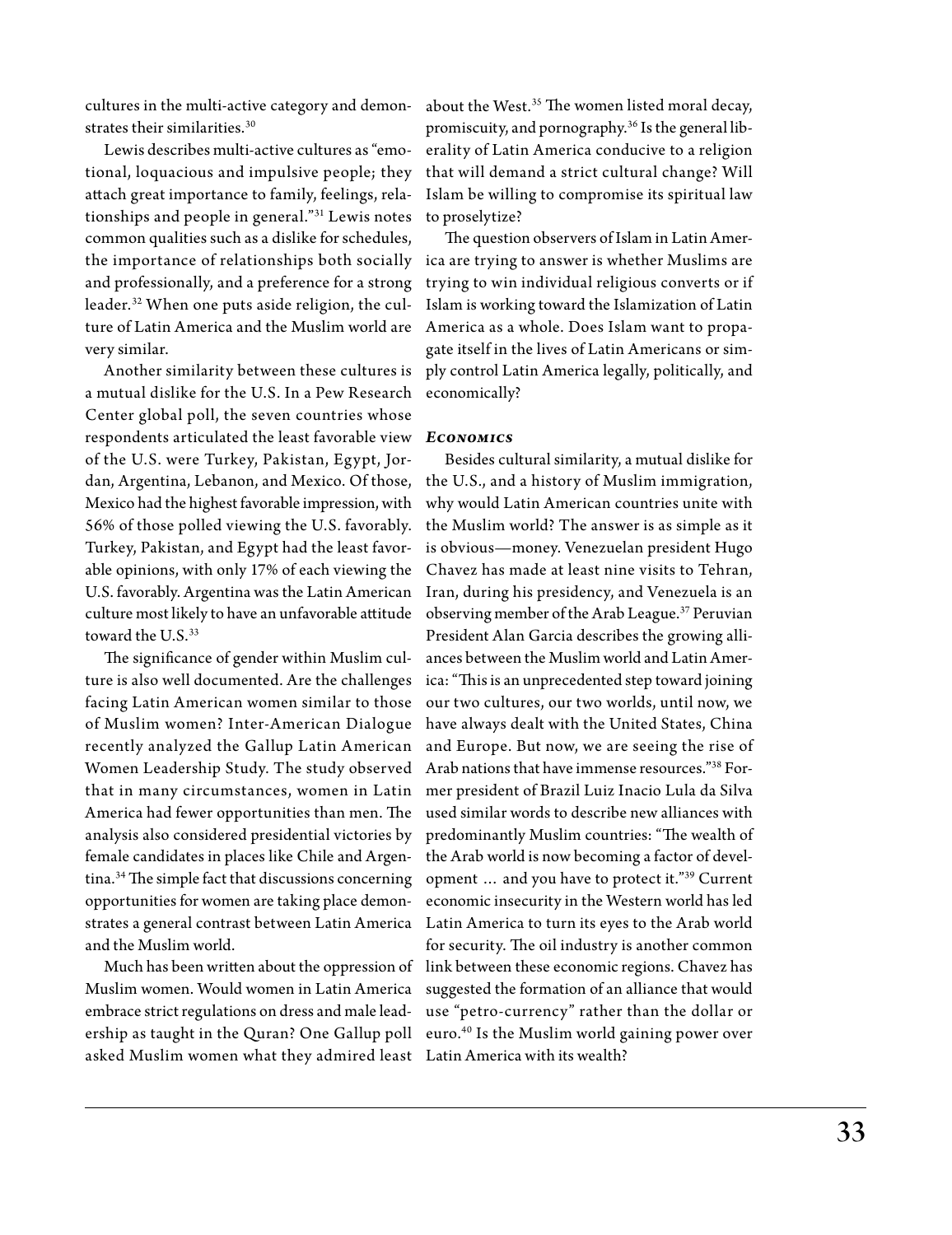## *Global Terrorism*

Most of Latin America has gone untouched by Muslim terrorism. There have only been two acts of Islamic terrorist attacks in Latin America. Both cases occurred in Buenos Aires, Argentina. On March 17, 1992, the Israeli embassy in Buenos Aires was attacked when an assailant drove a pickup truck loaded with explosives into the front of the embassy. The terrorist and twenty-nine others were killed in the blast, with another 242 people wounded. The second attack occurred at the Asociación Mutual Israelita Argentina building on July 18, 1994. Eighty-five people died and more than three hundred people were wounded when a car bomb was detonated outside the building. Both attacks have been linked to Hezbollah and Iran. Unfortunately, convictions have not been won for either of the cases. Members of the police department and even former president Carlos Menem have been accused of being involved in the attacks.<sup>41</sup>

Each of the attacks operated through an area called Tres Fronteras, although it is believed they were conceived in Tehran. Tres Fronteras is located where the borders of Brazil, Paraguay, and Argentina meet. Ciudad del Este in Paraguay was developed by President Alfredo Stroesnner to be a free trade zone. But, with the financial decline of the 1990s, Ciudad del Este has become "a city without law."<sup>42</sup> The city is now home to a significant Muslim population with origins in Lebanon, Syria, and Egypt. Worldwide security agencies also believe the city is the home to Hezbollah's Latin American headquarters.<sup>43</sup> Even though Latin America has not seen a large number of terrorist attacks, the potential for terrorist activity still exists.

# **Islam in Specific Latin American CONTEXTS**

# *Argentina*

The first wave of Muslim immigration to Argentina took place between 1880 and 1955. The immigrants were primarily of Syrian and Leba-

nese descent. Census data from the beginning of the twentieth century showed Syrian and Lebanese people were the third largest ethnic group in Buenos Aires.44

The majority of Syrian and Lebanese immigrants arriving in Buenos Aires originated from Mount Lebanon, a province in Ottoman Syria. The first immigrants to arrive from the region were Christians of Orthodox and Catholic backgrounds. Religious persecution and constant political turmoil were the primary reasons for their immigration, but financial factors also impacted the decision.<sup>45</sup> The initial immigration of Lebanese Christians was followed by subsequent migrations of Druze, Alawi, and Muslims. The original immigrants were male and worked as street salesmen. These businessmen chose exogamous marriages with Argentine women. The diffusion of Islam into Argentine society may have been hampered by these multi-faith marriages more than any other single factor.

The first Islamic association was founded on the outskirts of Buenos Aires in 1917, and a year later an Islamic center was formed inside the city. Prior to owning their own buildings, Muslim families practiced their faith in their homes with other families, but in 2000 the largest mosque in South America was erected in Buenos Aires. The President of Argentina at the time, Carlos Menem, whose parents were Muslim immigrants from Syria, was central to its establishment. Memem donated the land for the mosque while Saudi Arabia funded the project and continues to provide the leadership for the mosque.<sup>46</sup>

No definitive statistics exist on the Muslim population in Buenos Aires. One Arab group, la Confederación de Entidades Argentino Arabes, uses the census data gathered in the early twentieth century—the last census to ask questions about ethnicity—to project as many as 3.5 million people of Arab descent in Argentina.47 Interviews with Muslim leaders and people who regularly attend the mosques in Buenos Aires reflect that they do not believe there are such high numbers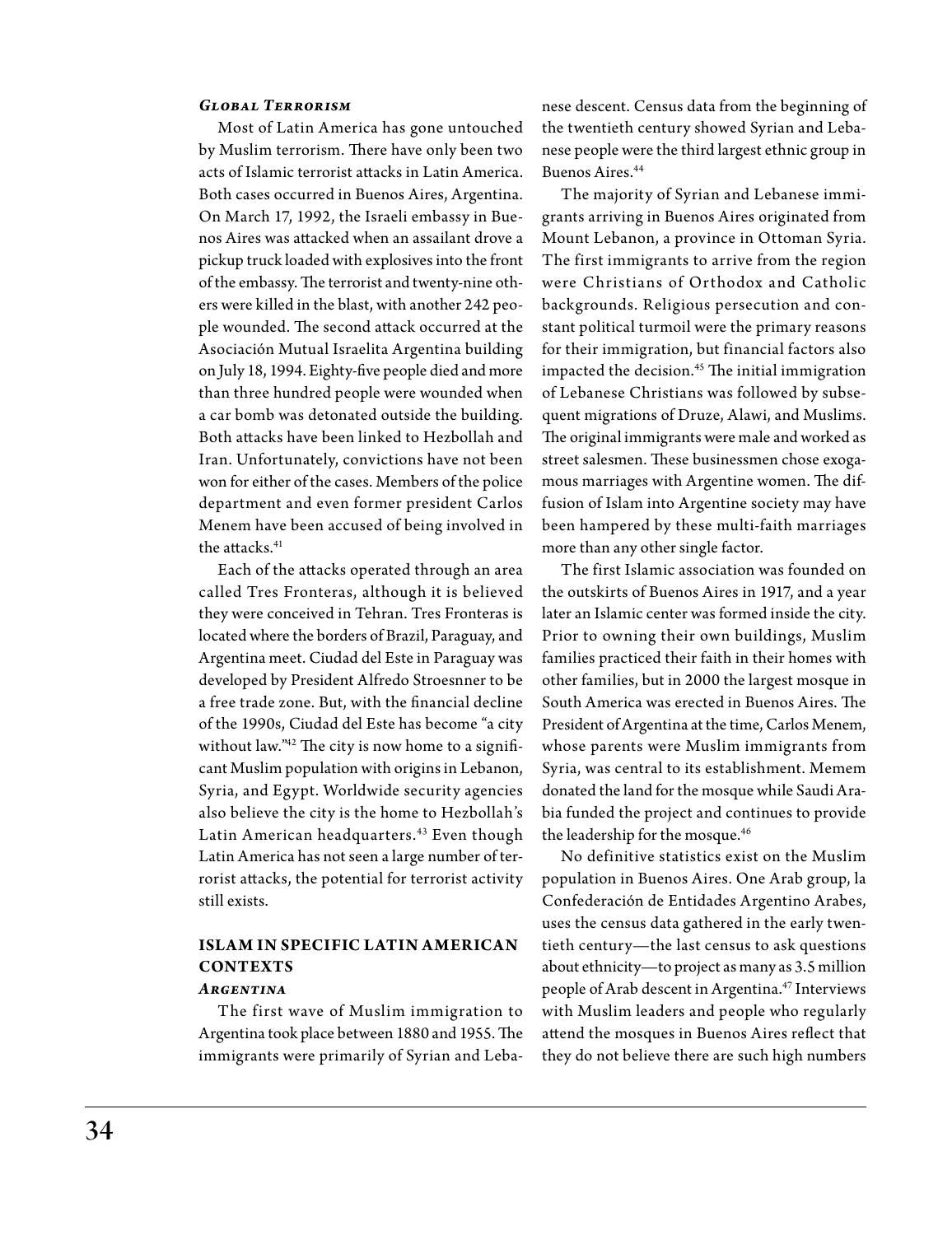of practicing Muslims. One prominent Muslim leader in the city believes the maximum number of practicing Muslims of Arab descent is a little more than seven thousand.48

The majority of these Arab descent Muslims are part of a fourth or fifth generation immigrant community. These later generation immigrants are not centrally located into a specific area of the city. They are dispersed throughout the city with some modestly higher population densities in two or three "barrios" with mosques.

The recent African immigration has also changed the face of Islam in Buenos Aires. In 2000, the average Muslim in Buenos Aires was a middle-aged man of Syrian descent. His primary language was Spanish, and he was a small business owner. Today, the average mosque attendee in Buenos Aires is a young Senegali male. He is learning Spanish, but he speaks French and Wolof. He sells jewelry and watches from a briefcase on a busy street corner somewhere in the city. He returns to an area of town known as "Little Dakar" each night. At the close of the meeting in the mosque, a participant will hear both Arabic and African languages.49 In spite of this recent immigration, religious conversion among the general Argentine population is rare. One Muslim leader, who understands the reality of Islam in Buenos Aires, believes the goal of Muslims in Buenos Aires should be to "color the Argentine culture with Muslim cultural paint" rather than expect large numbers of Argentines to convert to Islam.<sup>50</sup>

The recent African Muslim immigration and the terrorist attacks in the early 1990s have impacted the evangelical church in Buenos Aires. Prior to 1990, the Muslim community in Buenos Aires went unnoticed. Today, cross-cultural evangelism is no longer a task left for missionaries who travel to the far reaches of the globe. The local church in Argentina must also cross cultural barriers.

# *Brazil*

Brazil is experiencing recent immigration similar to that of Argentina, as immigrants from

Africa comprise the largest refugee group in Brazil. According to Henao, "the largest black population outside of Africa" resides in Brazil.<sup>51</sup> African immigration to Brazil is no recent phenomenon. As early as 1538, African slaves arrived in Brazil. The first slaves were from Guinea. Next to arrive were the Fulani people and Bantu tribesmen. By the end of the sixteenth century, more than twenty thousand people of African descent lived in Brazil. New slaves arrived from the regions of present day Senegal, Gambia, and Angola. By 1822, over two-thirds of the population of Brazil was categorized as "people of color." Research indicates thirty to forty percent of Brazil is currently of African descent.<sup>52</sup>

Many of the original Africans to arrive in Brazil were Muslims. Muslims from the Hausa, Mandinga, Fula, and Nago all arrived in Brazil. History tells of Muslim rebellions that occurred in the eighteenth and nineteenth centuries.<sup>53</sup> Among the Africans arriving in Brazil were Muslim intellectuals and religious leaders; the latter helped maintain literacy.54 Unfortunately, the assimilation rate was slowed by the short lifespan of slaves, but new slaves were always arriving to reinforce the religion. Muslim Africans arriving today in Brazilian ports share the same destination as their ancestors years ago.

Brazil experienced the third wave of Latin American Muslim immigration similar to Argentina. From the late nineteenth century to the middle of the twentieth century, large numbers of Syrians, Lebanese, and Palestinians arrived. W hile significant Arab Muslim immigration eventually stopped in Argentina, the immigration of Arabs to Brazil slowed without stopping. Sao Paulo, Rio de Janiero, and the area known as Tres Fronteras still receive small but significant numbers of Arab Muslim immigrants.

The first Muslim charity association was founded in 1929. The next was not established until the late 1970s. During this time, the majority of Muslims arriving in Tres Fronteras were from Baloul, Lala, the Bekaa Valley, and South Lebanon.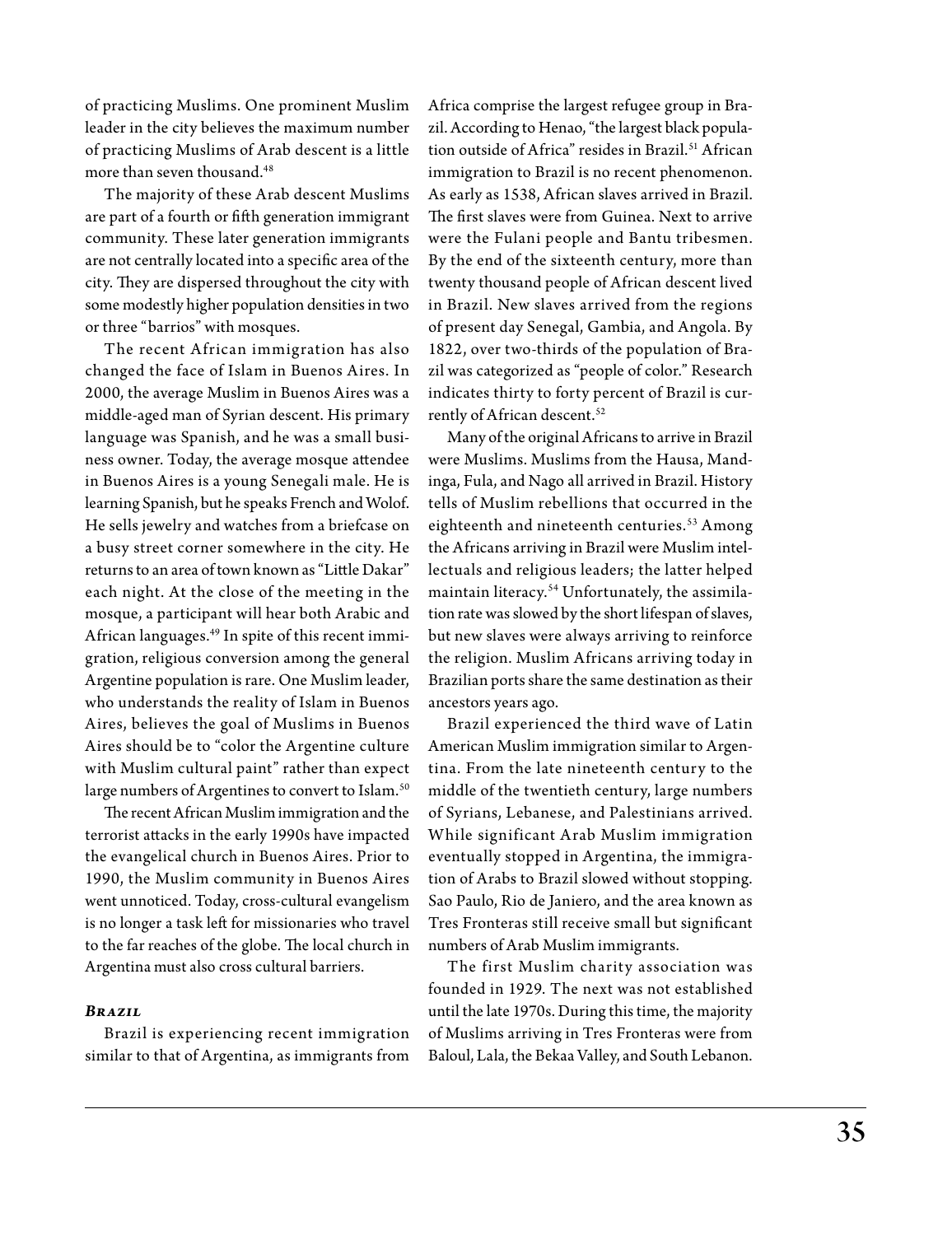In 1987, after six years of work, the first mosque was opened in Foz de Iguazu. The Sunnis and Shi'as were of equal number during the early 1990s.<sup>55</sup>

In light of such historical and current Islamic presence in Brazil, one might expect Islam to be thriving in this Latin American country. But, Maria Moreira, a Brazilian Muslim living in Egypt, says Islam is not succeeding in winning Brazilians. She quotes Khalil Saifi, sheikh and coordinator of the Center of Divulgation of Islam to Latin America: "Our main concern is to attend to the Muslims who descended from Arabs to help them preserve their link to their language and culture. The Brazilians who come to us come through the contact with Muslims out there."56 She argues that neither the strong Catholic presence nor Latin culture is the primary reason for the lack of Brazilian converts to Islam. Instead, Muslims in Brazil see non-Arab Muslim descent people as "intruders." She points to a lack of resources in Portuguese to inform people about Islam as evidence of the lack of evangelistic effort.<sup>57</sup>

# *Venezuela*

Before "the largest mosque in South America" was erected in Buenos Aires, the mosque in Caracas held that distinction. The ties between Venezuela and Iran have already been discussed in this article. Venezuela claims to be home to 100,000 Muslims.58 When evaluated in light of similar projected adherent populations elsewhere in Latin America, this number most likely represents the number of Arab descent people in Venezuela rather than the actual number of people practicing Islam. But as one considers Islam's historical spread, it will be seen that Islam does not always spread by religious conversion or military conquest. Islam also spreads by gaining political control of countries. If religious matters are laid aside, the governments of Venezuela and Iran appear to have similar goals and aspirations. The fraternal relationship between these two nations should be considered when one evaluates the current impact of Islam on Latin America.

#### **Missiological Implications**

Eugene Nida wrote, "Good missionaries have always been good anthropologists,"59 teaching the truth that those who have the greatest impact on cultures are those who take the culture into account and so reach and teach those within it in culturally appropriate ways. To reach and teach the Latin Americans to our south as well as those who have immigrated among us, we must tailor outreach efforts to each people group and not minister generically to Latinos. Accordingly, to realize fruit in this ministry, we must take into account the historic interface of Islam with Latinos as well as the resurgence of Islam that targets them specifically.

# *Cultural Observations and Implications*

In A.D. 711 the Moors of northwest Africa invaded the Iberian Peninsula, beginning a back and forth struggle that lasted almost 800 years. During this time, most of the battles were not to accomplish total domination or destruction, but rather to achieve the upper hand. When the Muslims ruled, the Catholic Spaniards were typically allowed certain freedoms, lands, and continuation of their culture. Similarly, the Spaniards typically allowed Muslims these freedoms when they held the upper hand. These cultures shared ideas in medicine, art, architecture, philosophy, mathematics, and language. Spaniards and Arabs also share many anthropometric markers such as height, facial features, and skin color—the result of relationships through the 800 years they both lived in the Peninsula, as well as intermarriage of Arab immigrants with Latin Americans in recent centuries. In 1469, when Ferdinand and Isabel united their powers into a common effort, they shared the dream for a pure Catholicism. This, in turn, gave rise to the Spanish Inquisition—whose harsh measures sought to purify the Spanish Roman Catholic Churches from witches, Jews, and Muslims.

When the battle of Granada was over in 1492,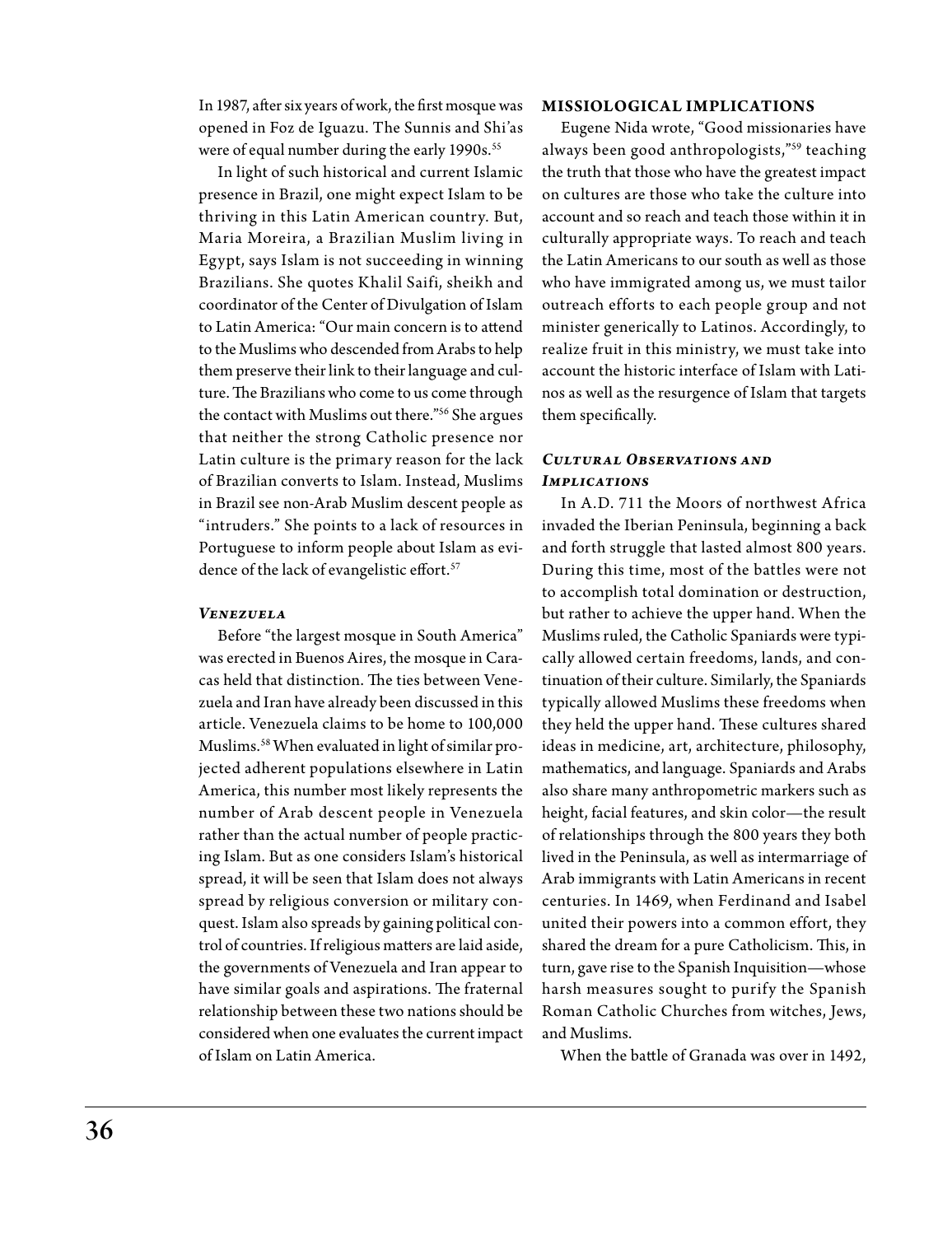the Spanish victory resulted in the expulsion of all Muslim Moors who did not submit or convert. It was only then that the Spanish king and queen could turn their attention to the insistent would-be discoverer of a westward route to the spice lands. Columbus was granted permission to sail, and he carried with him a zealous Catholicism that was pre-Reformational and inquisitional, but it was also a Spanish Catholicism that was heavily influenced by almost 800 years of close proximity to and interaction with another world religion: Islam.

The result of this history is that Arab Muslims and Latin Americans share much in common. The cultural implications of this commonality are many. In addition to the previously mentioned shared ideas in medicine, art, architecture, philosophy, mathematics, language, and, in some cases, ancestry, both Latinos and Muslims share a cultural affinity in other ways. They both tend to have indirect communication styles, strong multi-generational family bonds, and find their identity in group/collectivistic orientations. Both share the concept of society working through the networks of family and fictive ties in social interaction, business, and government. Both cultures stress shame and honor rather than a dichotomistic guilt-innocence orientation, which includes a strong uncertainty avoidance. Latinos and Arab Muslims are notoriously patriarchal and masculine in their perspective of gender roles in society. All of these factors must be incorporated into successful missiological strategies and methodologies.

### *Strategic Development Needs*

With the increasing spread of Islam and its concomitant influence, missiological strategies are needed to engage Muslims effectively. Some have suggested blurring the lines between evangelicals and Muslims, stressing what we have in common to relieve the gospel-hostile stance often taken by Muslim extremists. However, what is needed is a clear word, not a diluted common word that would make embracing Christianity easier. Some Christian missionaries have sought

to emphasize Christian and Muslim commonalities such as monotheism, Abraham as a religious forefather, submission to the will of God, prayers, prophets, alms, angels, a historical Jesus (Isa), and so forth. Yet, in their effort to do so, the distinct lines between the Christian and Muslim understandings of these commonalities have become unrecognizable in some contexts.

Indeed, one strategy seeks to foment insider movements using a controversial contextualization model that has been promoted for several decades.60 In this effort, Muslim converts to Christianity are encouraged to remain in Islam culturally, legally, and socially (and in some forms, even in religious identification) until a critical mass of believers arises to provide protection and support of Christianity. The controversy and rhetoric relating to this method are exacerbated and complicated by divergent views of the definition of Christian, as well as whether proponents of this method are promoting syncretism.

Other methodologies within this strategy grant credibility to the Quran as they uncritically use it to evangelize, while others refer to Jesus as the Prince of God rather than Son of God so as to avoid offending Muslims which they maintain would risk closing the door to further evangelism efforts. The limitations of space preclude a thorough explanation of the model, its risks, dangers, and logical outcomes. However, it must be noted that Christian missionaries are not alone in employing such a model. Muslims intent on winning Christians to Islam have been seen using similar models in the southern cone of South America, encouraging Catholics to remain in the Church while turning slowly to Islam.

Many missionaries working in Muslim contexts report that a blurring of the lines and removal of Christianity's offense and stumbling stone is not what is needed, but rather a clear presentation of the gospel. Some missionaries are making the case for speaking plainly, defining very clear lines between those who are in Christ and those who are in darkness, calling to repentance those who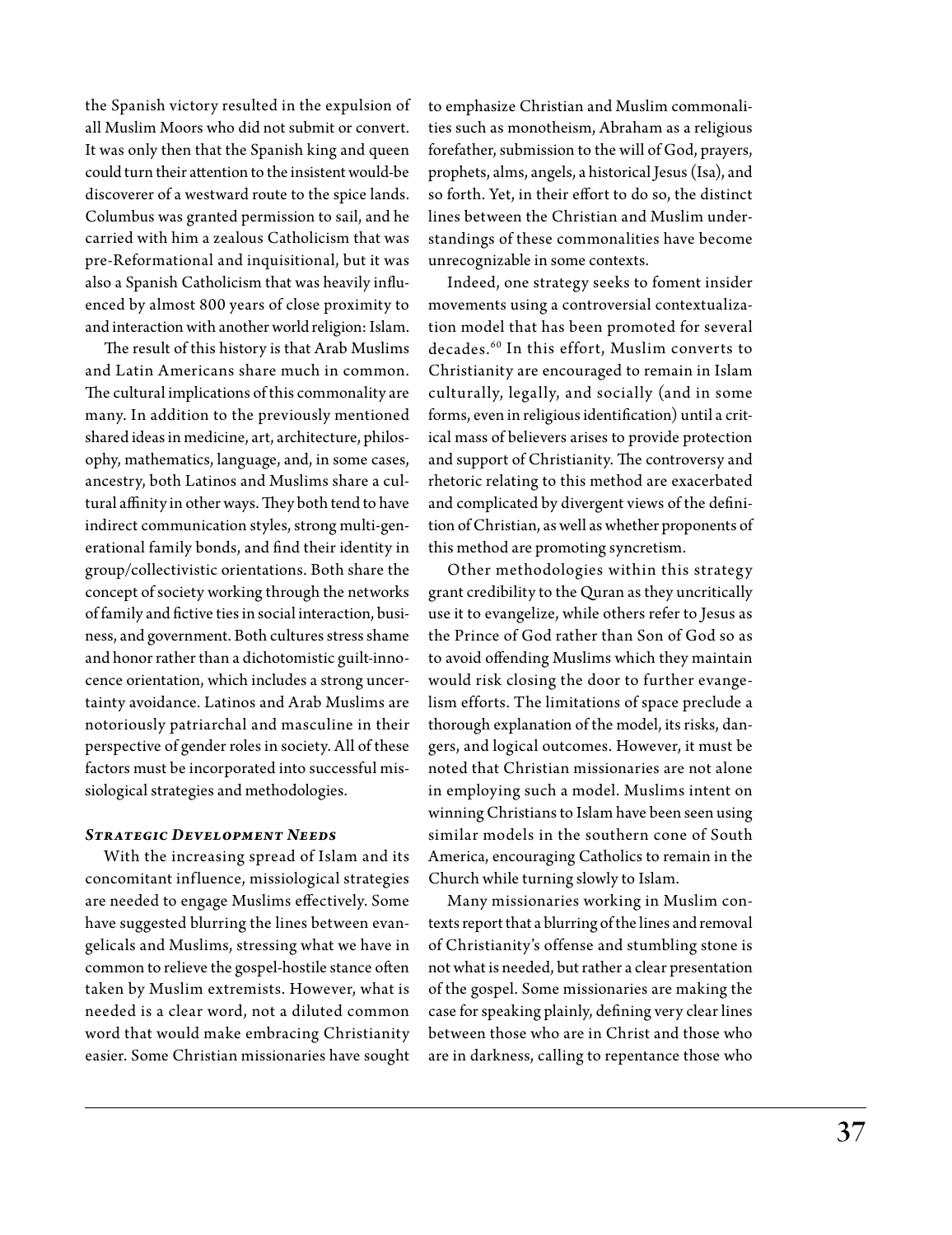have rejected him, and offering hope to all who are of three countries per year close their doors to willing to repent and believe in Jesus as the Son of Christian missionaries.<sup>61</sup> Sadly, many missionar-God and Savior of the world who died on the cross for our sins and rose from the dead on the third day, who ascended into heaven where he reigns and intercedes for his own.

# *Global Missiological Implications*

The global missiological implications are too numerous to develop fully in the space of one the U.S. article, but some must be mentioned. The cultural, linguistic, ancestry, and worldview affinity that teach the churches in the West (and North). They Latinos and Arab Muslims share is exploited and strengthened by leftist Latino governments that pander to wealthy Arab nations who share a distrust and dislike for the U.S. Add to this volatile mix the fact that the oil-rich Arab nations have vast resources which they are eager to invest to win friends and influence, and there is a potential powder keg worth watching.

However, just as the nearly 800 years of Spaniards and Muslims sharing the Iberian Peninsula resulted in a blending and commonality of many aspects of their cultures that allows Arab Muslims to pass for Latinos very easily, the reverse is also true. Latin American evangelicals are very effective missionaries to Arab Muslim lands. The very fact that they do not have U.S. passports grants Latinos a certain freedom and a pass on the scrutiny that blocks many Westerners from living and tians whom the Lord is calling to missions, who serving in Arab countries. The Latin American church is maturing in their Christianity, and many believers are hearing God's missionary call. Unfortunately they lack the advantages of financial and educational training resources that benefit North Americans.

Contemporary Western missionaries must devise platforms for creative access to countries that forbid Christian missionary activity and refuse to grant Christian worker visas. Many missionaries struggle to develop and maintain platforms as business consultants, English teachers, and a host of other options in order to gain access to "closed" countries. Indeed, it is often noted that an average

ies who find a believable platform are frustrated in ministry since they must keep a very low profile to avoid detection from government monitors. This low profile often results in very little ministry, and many do little more than simply live in the target country. The most effective creative access strategy may be very nearby, sitting in the shadow of

The churches in Latin America have much to have numbers, youth, commitment, enthusiasm, and zeal. However, much of their zeal is without knowledge. What the Western church could bring to the equation is training and financial resources. In most instances we have been so burdened to reach the unreached, that when we reached one group, we left as soon as possible to reach the next, and so on. We have overlooked the truth that Jesus sent us to reach and teach the nations of the world, making disciples and teaching them to observe everything he has commanded us. At the same time, the U.S. is one of the wealthiest and most powerful nations in the world. We are spending vast amounts of money to get people into creative access countries and maintain them there, oftentimes crippled in their ministries by the need for secrecy.

A wiser strategy might be to equip those Chrisdo not have passports from Western nations, and who would fit in culturally and linguistically much more quickly than most Westerners. The unfortunate identification of Western culture with Christianity has resulted in a view of Christianity as an inferior, sinful, and shameful way of life. Much of the world believes that the U.S. is a Christian nation. With the Muslim understanding of the intertwined relationship between religion, culture, and law, they assume that this means what they see from us is synonymous with Christianity. This is problematic as our largest export is the entertainment industry's films, television shows, and music; therefore, the behavior, clothing, lifestyles, habits,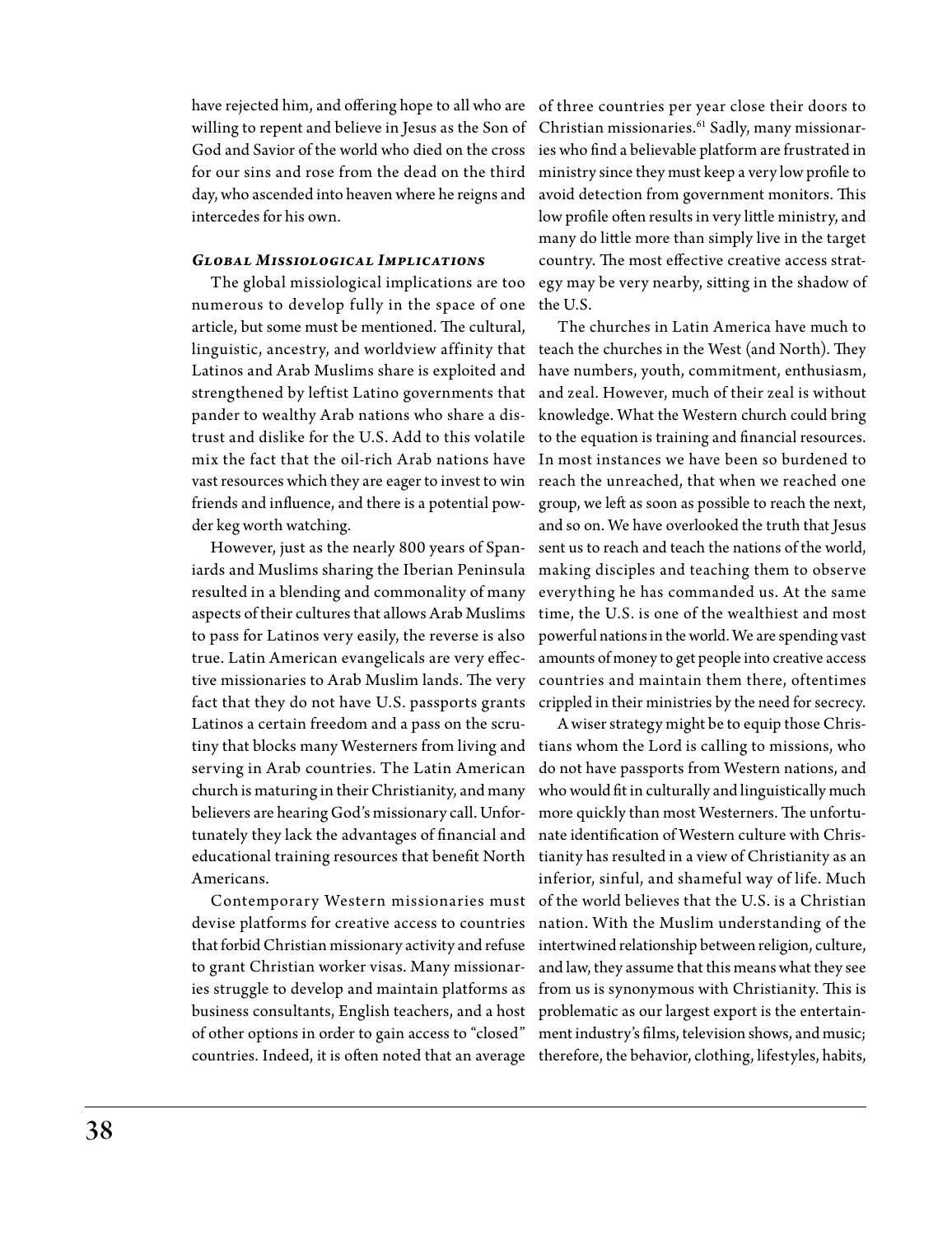and morals of these products are understood as to be living in hiding there. Those scanning the what characterizes Christianity. Effective mis-pictures realized that these operatives could be siological models will be those that emphasize the any one of the people they saw everyday on the truth that we represent the Lord Jesus Christ, and streets. These similarities are not inconsequennot the West in general or a specific country. Latin tial. Western Christians could take their consider-American Christians are able to represent the gos-able resources, teachers, educational programs, pel without the stumbling block of this perception. and passion for missions to eager Latin American

grams in Latin American settings offering inter-reach unreached Arab Muslims, those with whom cultural training, theological and missiological they already share cultural, linguistic, and worldeducation, and pastoral preparation as their part view commonalities. While Western mission agenof the effort. The financial resources that the West cies brainstorm to find creative access platforms to brings to bear on the challenge to reach and teach get their people in to reach the unreached in Arab Arab Muslim people groups would be more wisely lands, the most effective creative access may be invested in the equipping and sending of many right next door. of these missionaries. Such a new missiological model would not have to be mutually exclusive  $\,$  EN  $\,$ with traditional models; Western missionaries would still go as called, led, and able, but the newer model would result in more effective missionaries and better stewardship. These well-equipped Latino missionaries could then establish similar training programs in near neighbor nations for the equipping of still others in a model of 2 Timothy 2:2 faithfulness.

# **Conclusion**

The rapid growth of Islam and the recent revolutionary activity in many Arab Muslim countries have kept them in the news, on the hearts, and in the prayers of Christians around the world. Many missions-minded Christians are burdened to reach them as quickly and effectively as possible. A natural affinity exists between Latin Americans and Arab Muslims that would result in more rapid cultural adjustment and relationship building between them. The nearly 800 years that Spaniards lived in close proximity to Muslims resulted in a blending of many aspects of the cultures, which allows Arab Muslims to pass for Latinos very easily. Shortly after 9/11, an agency of the U.S. government ran a full-page advertisement in the national paper of Ecuador posting the pictures of dozens of Al Qaeda operatives who were believed

Western missionaries could establish pro-believers. In doing so, they would assist them to

<sup>1</sup>Kairos Journal, "Cycles of Islamic Resurgence" [cited 25 May 2011]. Online: http://www.kairosjournal. org/Document.aspx?QuadrantID=4&CategoryID= 10&TopicID=50&DocumentID=9640&L=1.

2 J. Dudley Woodberry, "Islam," in *Evangelical Dictionary of World Missions* (ed. A. Scott Moreau; Grand Rapids: Baker, 2000), 504-506.

3 Ibid., 505.

4 Fred M. Donner, "Muhammad and the Caliphate: Political History of the Islamic Empire Up to the Mongol Conquest," in *The Oxford History of Islam* (ed. John L. Esposito; New York: Oxford University Press, 1999), 4-11.

5 Peter G. Riddell and Peter Cotterell, *Islam in Context: Past, Present and Future* (Grand Rapids: Baker Academic, 2003), 32-35.

6 John L. Esposito, *Islam: the Straight Path* (New York: Oxford University Press, 1988), 38-39.

7 Donner, "Muhammad and the Caliphate," 12.

- 8 Riddell and Cotterell, *Islam in Context,* 37-38.
- 9 Donner, "Muhammad and the Caliphate," 19.  $10$ Ibid.

11Woodberry, "Islam," 505.

12Esposito, *Islam the Straight Path*, 47-59.

13Seyyed Hossein Nasr, *Islam: Religion, History, and Civilization*, (San Francisco: HarperCollins, 2003), 137.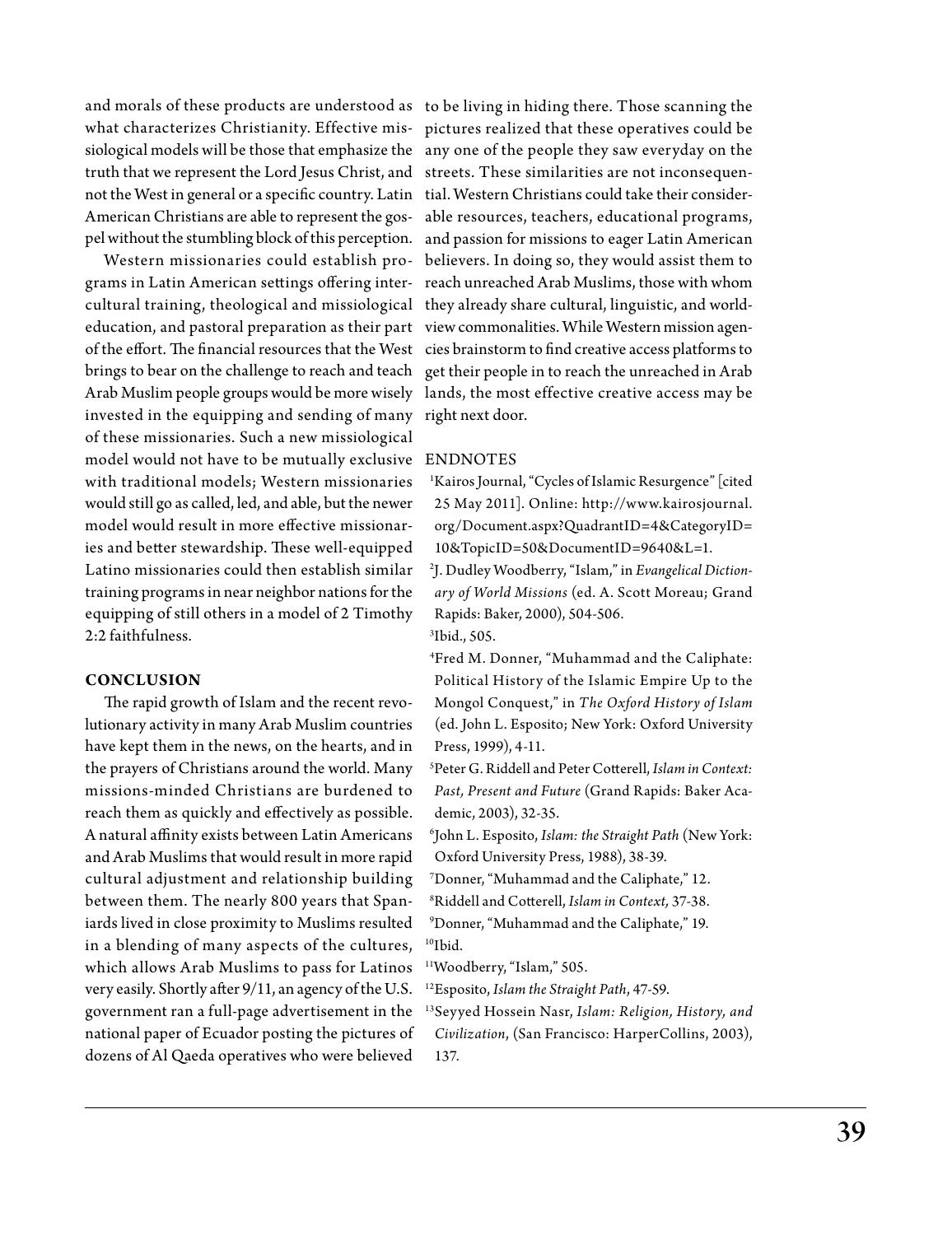14Donner, "Muhammad and the Caliphate," 58-59.

15Esposito, *Islam: the Straight Path*, 62.

16Riddell and Cotterell, *Islam in Context,* 109.

17Ibid., 111-13.

18Ibid., 114-15.

19Ibid., 115-34.

20Uriya Shavit and Frederic Wiesenbach, "Muslim Strategies to Convert Western Christians," *Middle East Quarterly* 16 (2009): 11.

21M. Ali Kettani, *Muslim Minorities in the World Today* (London: Mansell, 1986), 191-92.  $22$ Ibid.

23Ibid., 198.

- 24Martin Walker, "Europe's Mosque Hysteria," *Wilson Quarterly* 30 (2006): 14-22.
- 25Esther Ben-David, "Europe's Shifting Immigration Dynamic," *Middle East Quarterly* 16 (2009): 15-24.
- <sup>26</sup>Jack A. Goldstone, "The New Population Bomb," For*eign Affairs* 89, no. 1 (2010): 31-43.
- 27Luis Andres Henao, "More African Immigrants Finding a Home in Latin America" [cited 4 April 2011]. Online: http://yaleglobal.yale.edu/content/more-african-immigrants-finding-home-latin-america.
- 28Instituto Nacional De Estadística y Censos, "Censo 2010: Afrodescendientes" [cited 4 April 2011]. Online: http://www.censo2010.indec.gob.ar/index\_afro.asp.
- 29Oscar Contardo, "Historia Inmigración Palestina: De Turcos Solo el Pasaporte," Artes y Letras de El Mercurio, (Santiago de Chile, 14 April 2002). The author also conducted ethnographic research to determine the number of Muslims in Santiago de Chile.
- 30R ichard D. Lewis, *The Cultural Imperative: Global Trends in the 21st Century* (Finland: WS Bookwell, 2003), 83.
- 31Ibid., 71.

32Ibid., 72.

- 33Pew Research Center, "Opinion of the United States: Do you Have a Favorable or Unfavorable View of the U.S.?" [cited 25 May 2011]. Online: http://pewglobal. org/database/?indicator=1.
- 34Inter-American Dialogue, "Latin American Women Leadership Study: A Look at the Changing Attitudes of Latin Americans Toward Gender and Women's Leadership Capabilities" [cited 4 April 2011]. Online:

http://w w w.thedialogue.org/PublicationFiles/ Latin%20American%20Women%20Leadership%20 Study.pdf.

- 35Frank Newport, "The Issue of Women in Government in Islamic Countries: Majorities in a Number of Predominantly Muslim Countries Approve" [cited 30 March 2006]. Online: http://www.gallup.com/ poll/22180/issue-women-government-islamic-countries.aspx.
- 36Helena Andrews, "Muslim Women Don't See Themselves as Oppressed, Survey Finds," *The New York Times* (7 June 2006) [cited 4 April 2011]. Online: http://w w w.ny times.com/2006/06/08/world/ middleeast/08women.html.
- 37Kara Rowland, "Obama Freezes Out Chavez, While Iran Comes Courting: Not Even a Mention in Trip to Region," *Washington Times* (27 March 2011) [cited 4 April 2011]. Online: http://www.washingtontimes. com/news/2011/mar/27/obama-freezes-out-chavezwhile-iran-comes-courting/?page=3.
- <sup>38</sup>Jim Wyss, "Latin America Calls for Boosting Ties with the Middle East," *Miami Herald* (19 February 2011) [cited 4 April 2011]. Online:  $http://www.$ miamiherald.com/2011/02/13/2074607/arabnations-expand-ties-in-hemisphere.html.
- 39*Al Jazeera*, "Arab-Latin American Ties Hailed: Second Summit of the Two Blocs in Qatari Capital Discusses Trade and Investment Flows" [cited 4 April 2011]. Online: http://english.aljazeera.net/news/ middleeast/2009/03/2009331131144938569.html. 40Ibid.
- 41Hernan Cappiello, "Acusan a Irán por el Ataque a la AMIA" [cited 31 March 2011]. Online: http://www. lanacion.com.ar/nota.asp?nota\_id=852740.
- 42Jorge Bergman, *The Secret War with Iran: The 30-Year Clandestine Struggle Against the World's Most Dangerous Terrorist Power* (New York: Free Press, 2007), 173.
- 43Ibid., 169-84.
- 4 4Argentina has not included any questions about ethnicity in their census until the most recent census, 2010.
- 45Club Libanés de Buenos Aires, ed., *Libro Púrpura de los Sesenta Años del Club Libanés de Buenos Aires:*